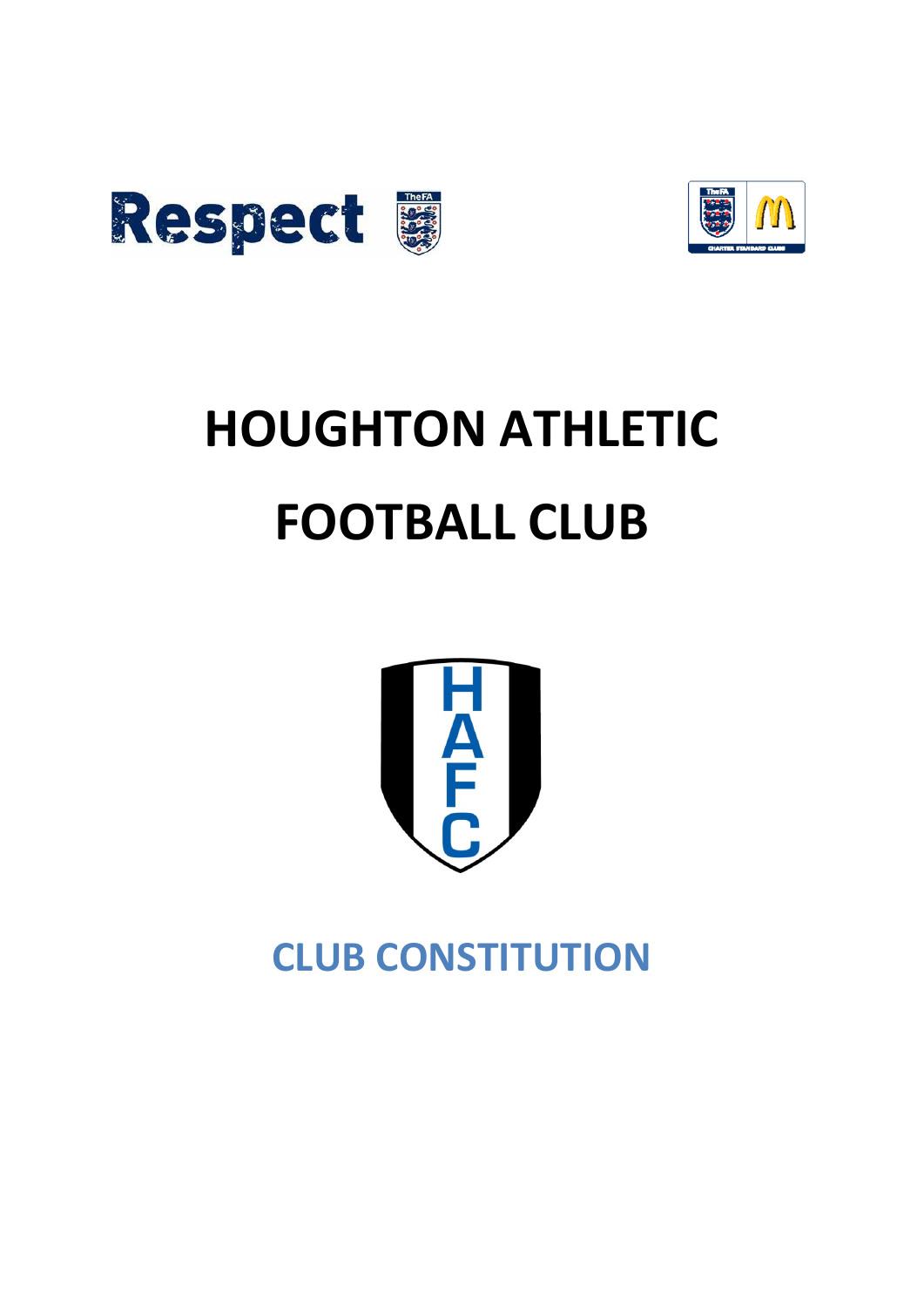## **1. Club Name**

The club shall be called Houghton Athletic Football Club (the "Club")

## **2. Objects**

The objects of the Club shall be to provide facilities, promote the game of Association Football, to arrange matches and social activities for its members and community participation in the same.

## **3. Status of Rules**

These rules (the "Club Rules") form a binding agreement between each member of the Club.

## **4. Rules and Regulations**

(a) The members of the Club shall so exercise their rights, powers and duties and shall, where appropriate use their best endeavours to ensure that others conduct themselves so that the business and affairs of the Club are carried out in accordance with the Rules and Regulations of The Football Association Limited ("The FA"), County Football Association to which the Club is affiliated ("Parent County Association") and Competitions in which the Club participates, for the time being in force.

(b) No alteration to the Club Rules shall be effective without prior written approval by the Parent County Association. The FA and the Parent County Association reserve the right to approve any proposed changes to the Club Rules.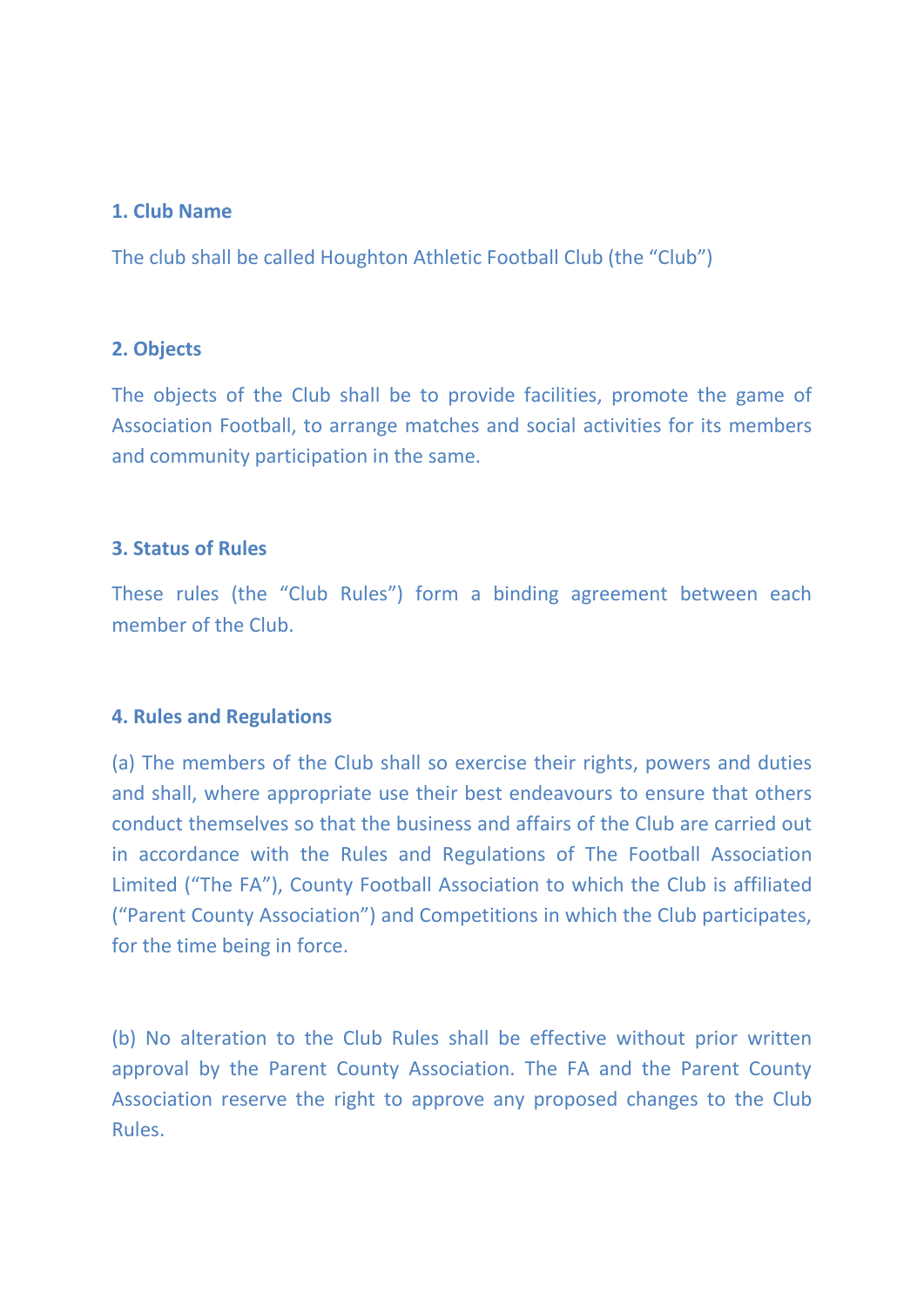(c) The Club will also abide by The FA's Child Protection Policies and Procedures, Codes of Conduct and the Equal Opportunities and Anti-Discrimination Policy as shall be in place from time to time.

## **5. Club Membership**

(a) The members of the Club from time to time shall be those persons listed in the register of members (the "Membership Register") which shall be maintained by the Club Secretary.

(b) Any person who wishes to be a member must apply on the Membership Application Form and deliver it to the Club. Election to membership shall be at the discretion of the Club Committee and granted in accordance with the antidiscrimination and equality policies which are in place from time to time. An appeal against refusal may be made to the Club Committee in accordance with the Complaints Procedure in force from time to time. Membership shall become effective upon an applicant's name being entered in the Membership Register.

(c) In the event of a member's resignation or expulsion, his or her name shall be removed from the Membership Register.

(d) The FA and Parent County Association shall be given access to the Membership Register on demand.

## **6. Annual Membership Fee**

(a) An annual fee payable by each member shall be determined from time to time by the Club Committee and set at a level that will not pose a significant obstacle to community participation. Any fee shall be payable on a successful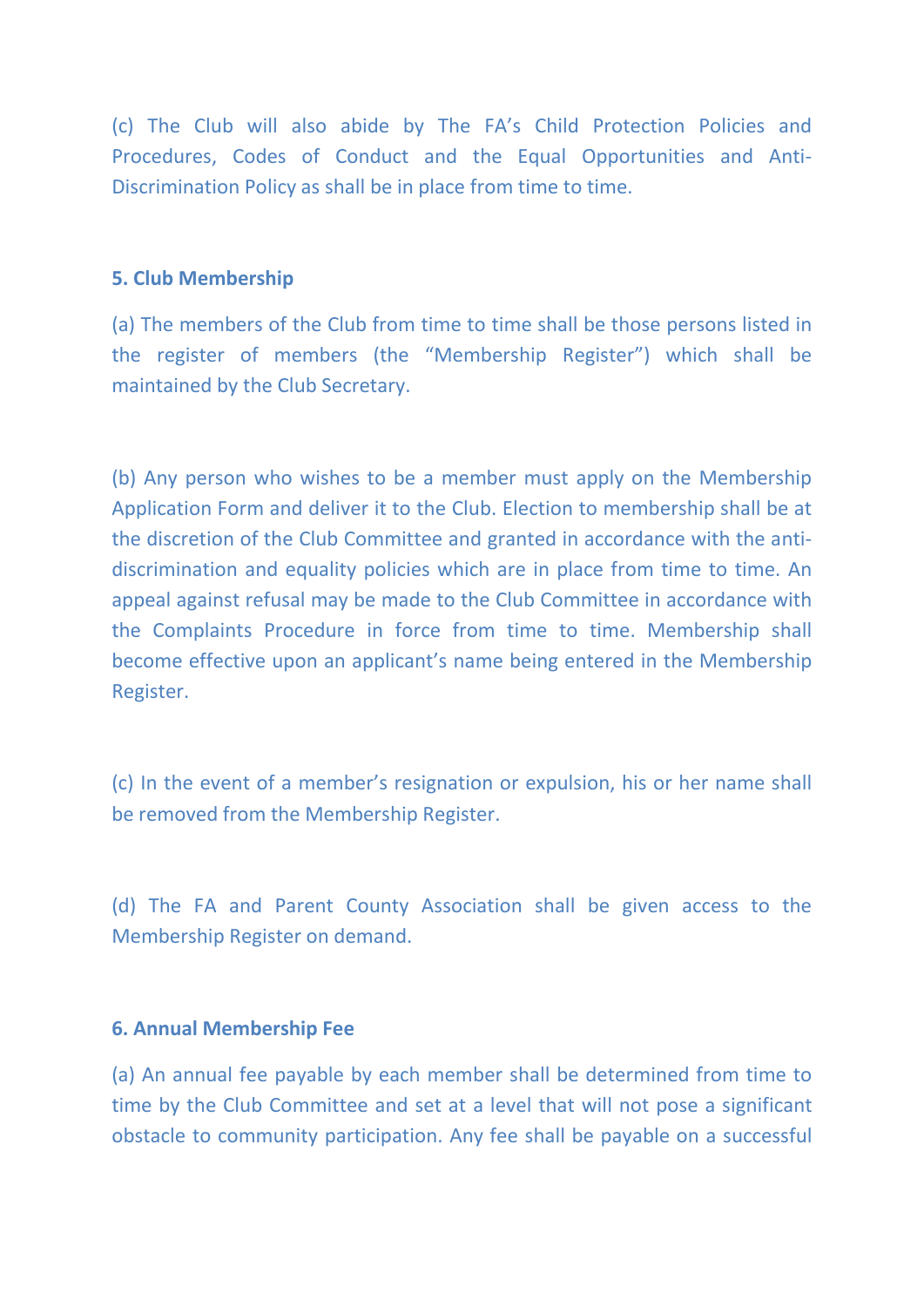application for membership and annually by each member. Fees shall not be repayable.

(b) The Club Committee shall have the authority to levy further subscriptions from the members as are reasonably necessary to fulfil the objects of the Club.

## **7. Resignation and Expulsion**

(a) A member shall cease to be a member of the Club if, and from the date on which, he/she gives notice to the Club Committee of his/her resignation. A member whose annual membership fee or further subscription is more than two (2) months in arrears shall be deemed to have resigned.

(b) The Club Committee shall have the power to expel a member when, in its opinion, it would not be in the interests of the Club for them to remain a member. An appeal against such a decision may be made to the Club Committee in accordance with the Complaints Procedure in force from time to time.

(c) A member who resigns or is expelled shall not be entitled to claim any, or a share of any, of the income and assets of the Club (the "Club Property").

## **8. Club Committee**

(a) The Club Committee shall consist of the following Club Officers: Chairperson, Vice Chairperson, Treasurer, Secretary and Minutes Secretary and up to five other members, elected at an Annual General Meeting.

(b) Each Club Officer and Club Committee Member shall hold office from the date of appointment until the next Annual General Meeting ("AGM") unless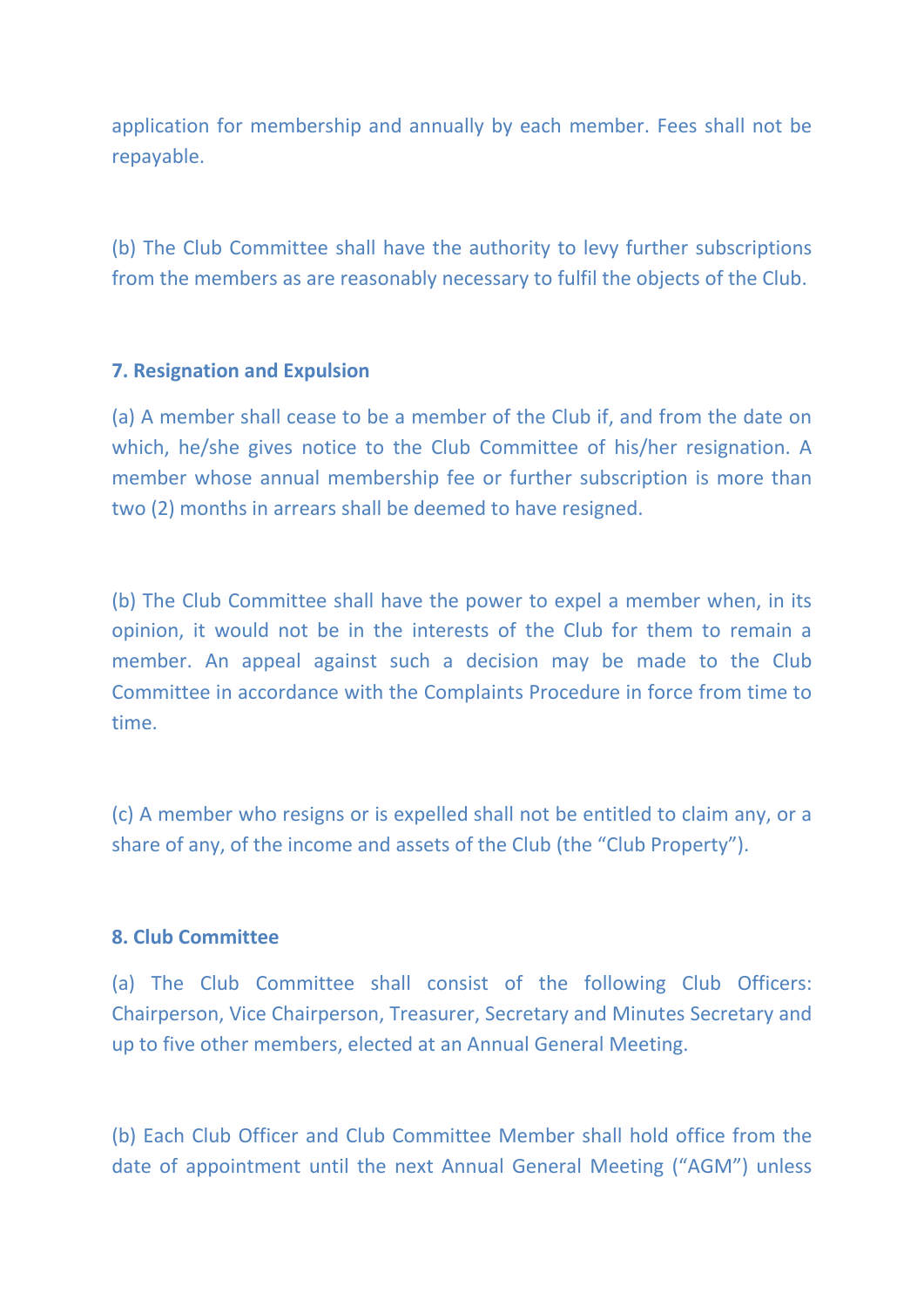otherwise resolved at an Extraordinary General Meeting ("EGM"). One person may hold no more than two positions of Club Officer at any time. The Club Committee shall be responsible for the management of all the affairs of the Club. Decisions of the Club Committee shall be made by a simple majority of those attending the Club Committee meeting. The Chairperson of the Club Committee meeting shall have a casting vote in the event of a tie. Meetings of the Club Committee shall be chaired by the Chairperson or in their absence the Vice-Chairperson. The quorum for the transaction of business of the Club Committee shall be three.

(c) Decisions of the Club Committee of meetings shall be entered into the Minute Book of the Club to be maintained by the Club Secretary.

(d) Any member of the Club Committee may call a meeting of the Club Committee by giving not less than seven days' notice to all members of the Club Committee. The Club Committee shall hold not less than four meetings a year.

(e) An outgoing member of the Club Committee may be re-elected. Any vacancy on the Club Committee which arises between Annual General Meetings shall be filled by a member proposed by one and seconded by another of the remaining Club Committee members and approved by a simple majority of the remaining Club Committee members.

(f) Save as provided for in the Rules and Regulations of The FA, the Parent County Association and any applicable Competition, the Club Committee shall have the power to decide all questions and disputes arising in respect of any issue concerning the Club Rules.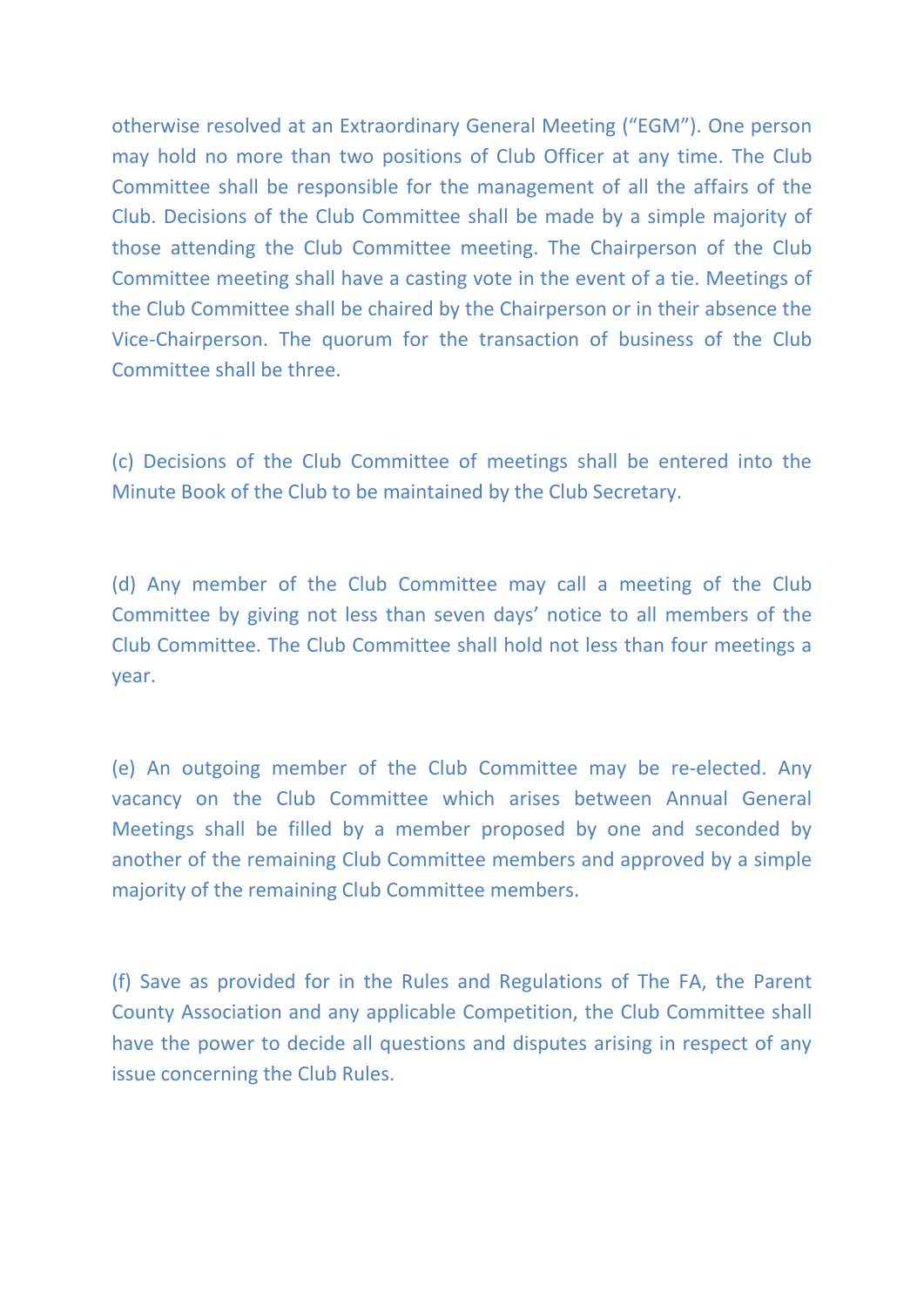(g) The position of a Club Officer shall be vacated if such person is subject to a decision of The FA that such person be suspended from holding office or from taking part in any football activity relating to the administration or management of a football club.

## **9. Annual and Extraordinary General Meetings**

- (a) An AGM shall be held in each year to:
	- (i) receive a report of the activities of the Club over the previous year;
	- (ii) receive a report of the Club's finances over the previous year;
	- (iii)elect the members of the Club Committee; and
	- (iv)consider any other business.

(b) Nominations for election of members as Club Officers or as members of the Club Committee shall be made in writing by the proposer and seconder, both of whom must be existing members of the Club, to the Club Secretary not less than 21 days before the AGM. Notice of any resolution to be proposed at the AGM shall be given in writing to the Club Secretary not less than 21 days before the meeting.

(c) An EGM may be called at any time by the Club Committee and shall be called within 21 days of the receipt by the Club Secretary of a requisition in writing, signed by not less than five members stating the purposes for which the Meeting is required and the resolutions proposed. Business at an EGM may be any business that may be transacted at an AGM.

(d) The Secretary shall send to each member at their last known address written notice of the date of a General Meeting (whether an AGM or an EGM) together with the resolutions to be proposed at least 14 days before the meeting.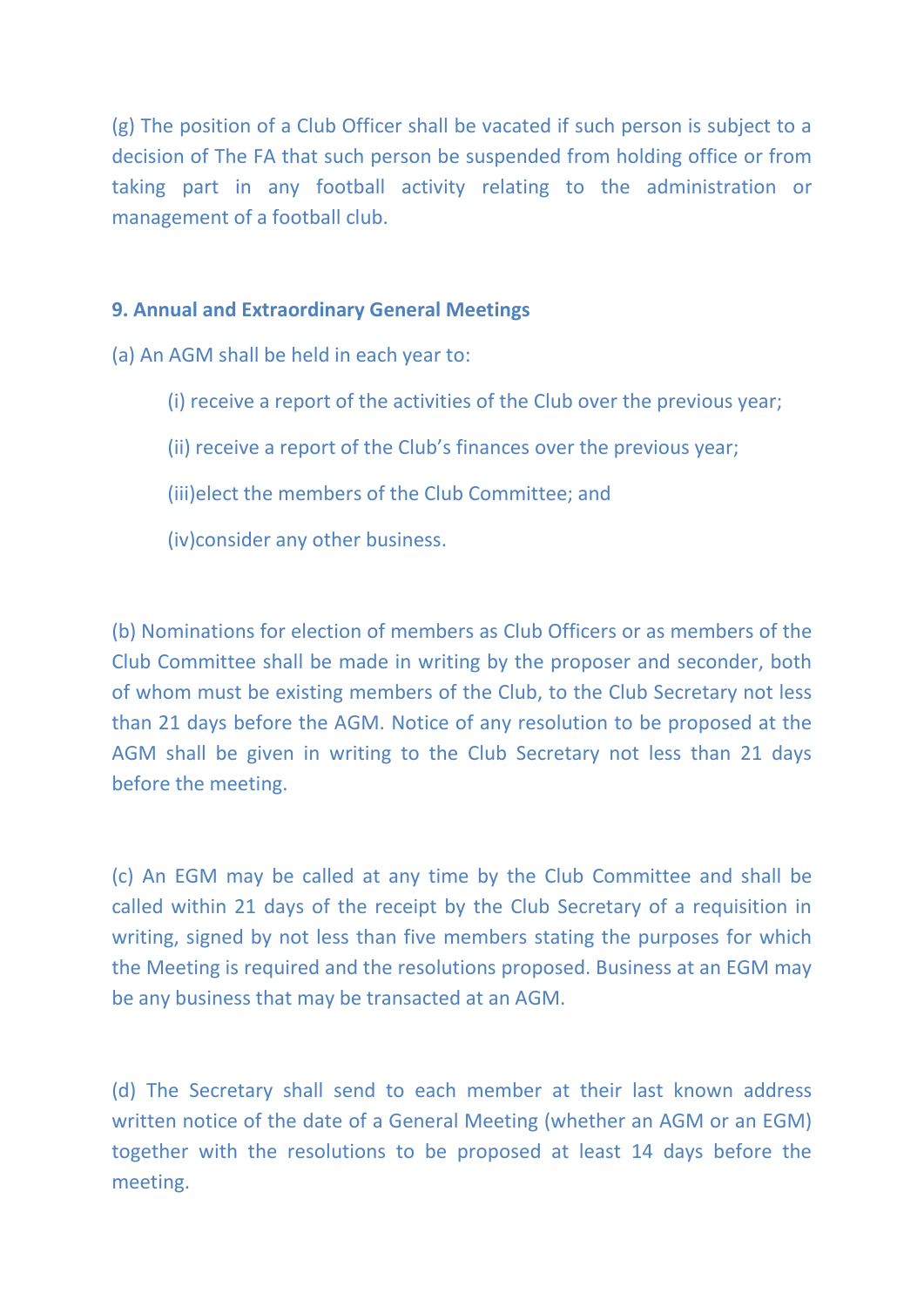(e) The quorum for a General Meeting shall be five.

(f) The Chairperson, or in their absence a member selected by the Club Committee, shall take the chair. Each member present shall have one vote and resolutions shall be passed by a simple majority. In the event of an equality of votes the Chairperson of the Meeting shall have a casting vote.

(g) The Club Secretary, or in their absence a member of the Club Committee, shall enter Minutes of General Meetings into the Minute Book of the Club.

#### **10. Club Teams**

At its first meeting following each AGM the Club Committee shall appoint a Club member to be responsible for each of the Club's football teams. The appointed members shall be responsible for managing the affairs of the team. The appointed members shall present to the Club Committee at its last meeting prior to an AGM a written report of the activities of the team.

## **11. Club Finances**

(a) A bank account shall be opened and maintained in the name of the Club (the "Club Account"). Designated account signatories shall be the Club Chairperson, the Club Secretary and the Treasurer. No sum shall be drawn from the Club Account except by cheque signed by two of the three designated signatories. All monies payable to the Club shall be received by the Treasurer and deposited in the Club Account.

(b) The Club Property shall be applied only in furtherance of the objects of the Club. The distribution of profits or proceeds arising from the sale of Club Property to members is prohibited.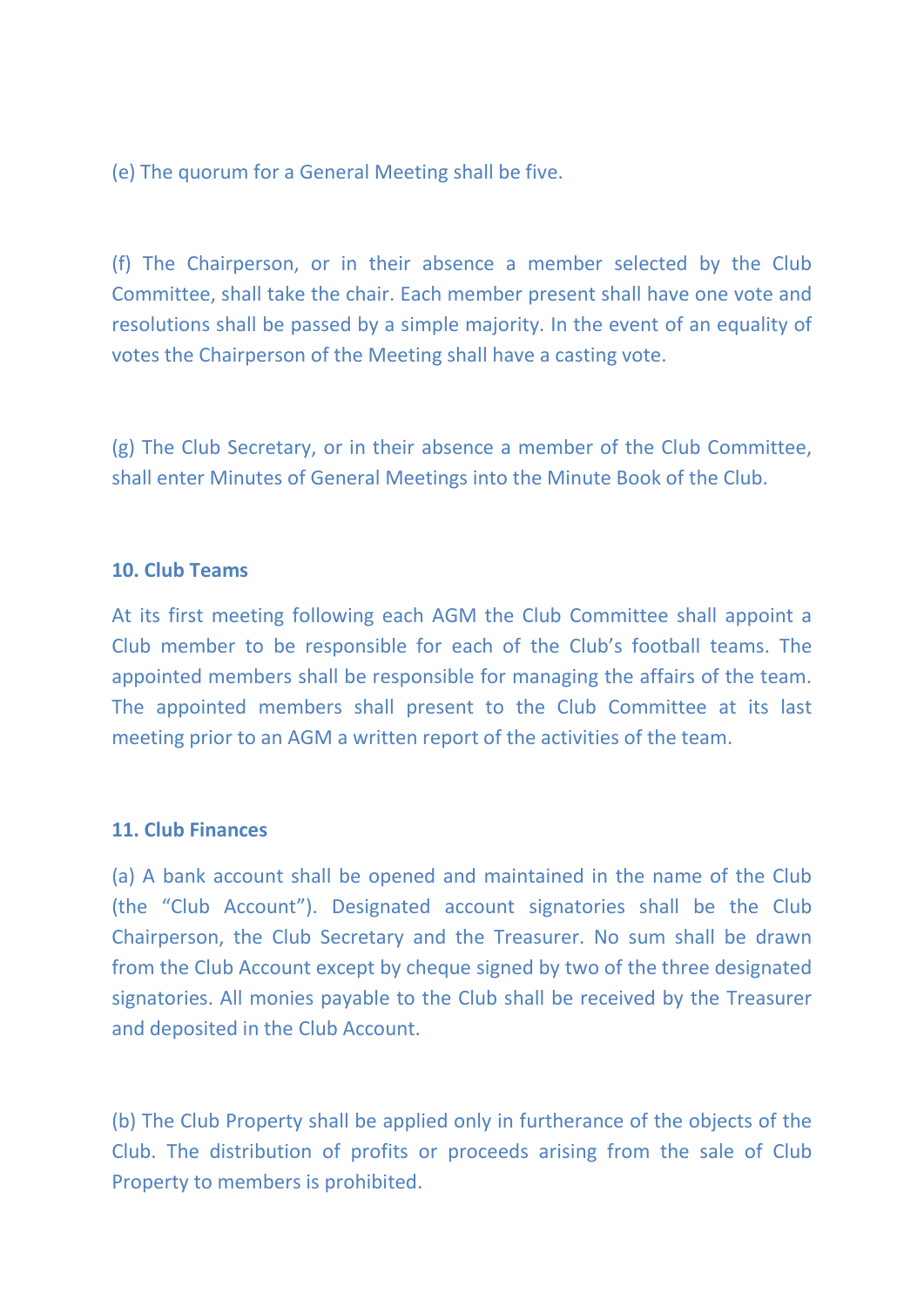(c) The Club Committee shall have the power to authorise the payment of remuneration and expenses to any member of the Club (although a Club shall not remunerate a member for playing) and to any other person or persons for services rendered to the Club.

(d) The Club may provide sporting and related social facilities, sporting equipment, coaching, courses, insurance cover, medical treatment, away match expenses, post-match refreshments and other ordinary benefits of Community Amateur Sports Clubs as provided for in the Finance Act 2002.

(e) The Club may also in connection with the sports purposes of the Club:

(i) sell and supply food, drink and related sports clothing and equipment;

(ii) employ members (although not for playing) and remunerate them for providing goods and services, on fair terms set by the Club Committee without the person concerned being present;

(iii) pay for reasonable hospitality for visiting teams and guests;

(iv) indemnify the Club Committee and members acting properly in the course of the running of the Club against any liability incurred in the proper running of the Club (but only to the extent of its assets).

(f) The Club shall keep accounting records for recording the fact and nature of all payments and receipts so as to disclose, with reasonable accuracy, at any time, the financial position, including the assets and liabilities of the Club. The Club must retain its accounting records for a minimum of six years.

(g) The Club shall prepare an annual "Financial Statement", in such format as shall be available from The FA from time to time. The Financial Statement shall be verified by an independent, appropriately qualified accountant and shall be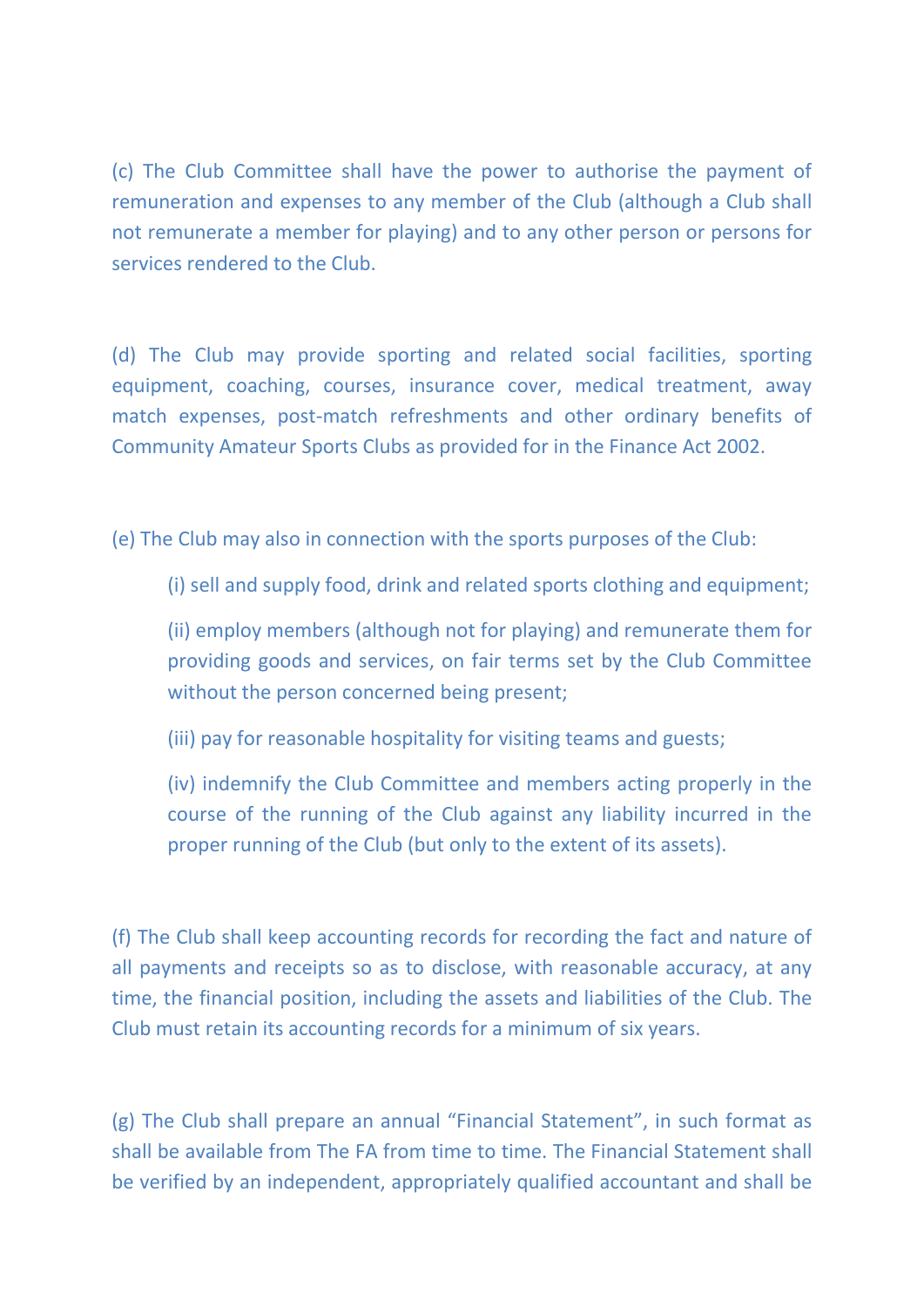approved by members at general meeting. A copy of any Financial Statement shall, on demand, be forwarded to The FA.

(h) The Club Property, other than the Club Account, shall be vested in not less than two and no more than four custodians, one of whom shall be the Treasurer ("the Custodians"), who shall deal with the Club Property as directed by decisions of the Club Committee and entry in the Minute Book shall be conclusive evidence of such a decision.

(i) The Custodians shall be appointed by the Club in a General Meeting and shall hold office until death or resignation unless removed by a resolution passed at a General Meeting.

(j) On their removal or resignation a Custodian shall execute a Conveyance in such form as is published by The FA from time to time to a newly elected Custodian or the existing Custodians as directed by the Club Committee. The Club shall, on request, make a copy of any Conveyance available to The FA. On the death of a Custodian, any Club Property vested in them shall vest automatically in the surviving Custodians. If there is only one surviving Custodian, an EGM shall be convened as soon as possible to appoint another Custodian.

(k) The Custodians shall be entitled to an indemnity out of the Club Property for all expenses and other liabilities reasonably incurred by them in carrying out their duties.

## **12. Dissolution**

(a) A resolution to dissolve the Club shall only be proposed at a General Meeting and shall be carried by a majority of at least three-quarters of the members present.